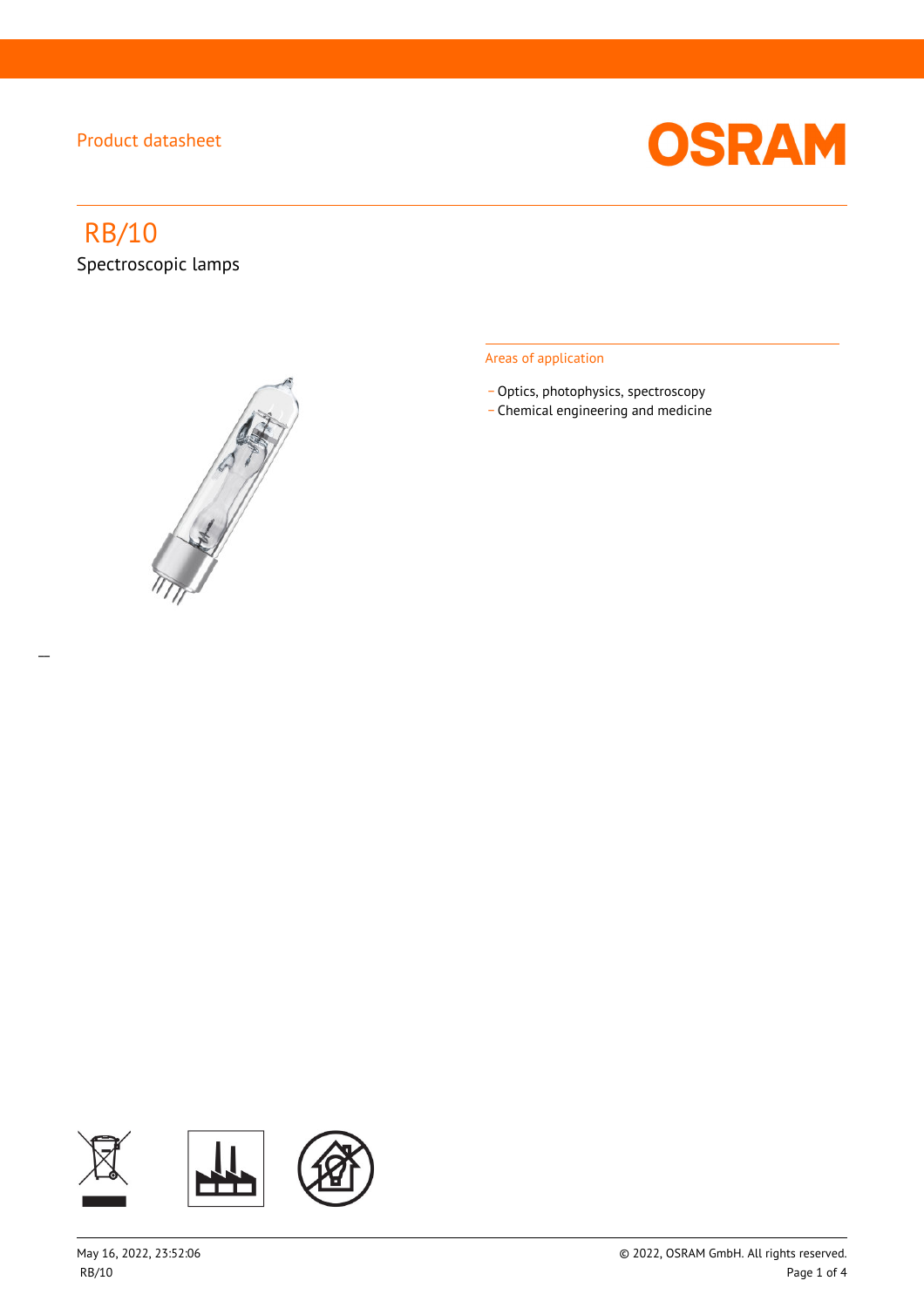#### Technical data

#### **Product information**

| RB/10 1A PICO<br>Order reference |       |
|----------------------------------|-------|
| <b>Electrical data</b>           |       |
| Lamp voltage                     | 10 V  |
| <b>Nominal current</b>           | 1.00A |
| Type of current                  | AC    |

### **Dimensions & weight**



| <b>Filament length</b> | $7.00$ mm |
|------------------------|-----------|
| Filament diameter      | 4.0 mm    |

## **Temperatures & operating conditions**

| Max. permitted ambient temp. pinch point | $-550 °C$ |
|------------------------------------------|-----------|
|                                          |           |

#### **Additional product data**

| <b>Base (standard designation)</b> | PICO <sub>9</sub> |
|------------------------------------|-------------------|

#### **Country specific categorizations**

| Order reference | RB/10 1A PICO |
|-----------------|---------------|

#### **Environmental information**

| Information according Art. 33 of EU Regulation (EC) 1907/2006 (REACh) |               |  |
|-----------------------------------------------------------------------|---------------|--|
| Date of Declaration                                                   | 18-02-2022    |  |
| <b>Primary Article Identifier</b>                                     | 4050300213866 |  |
| Candidate List Substance 1                                            | Lead          |  |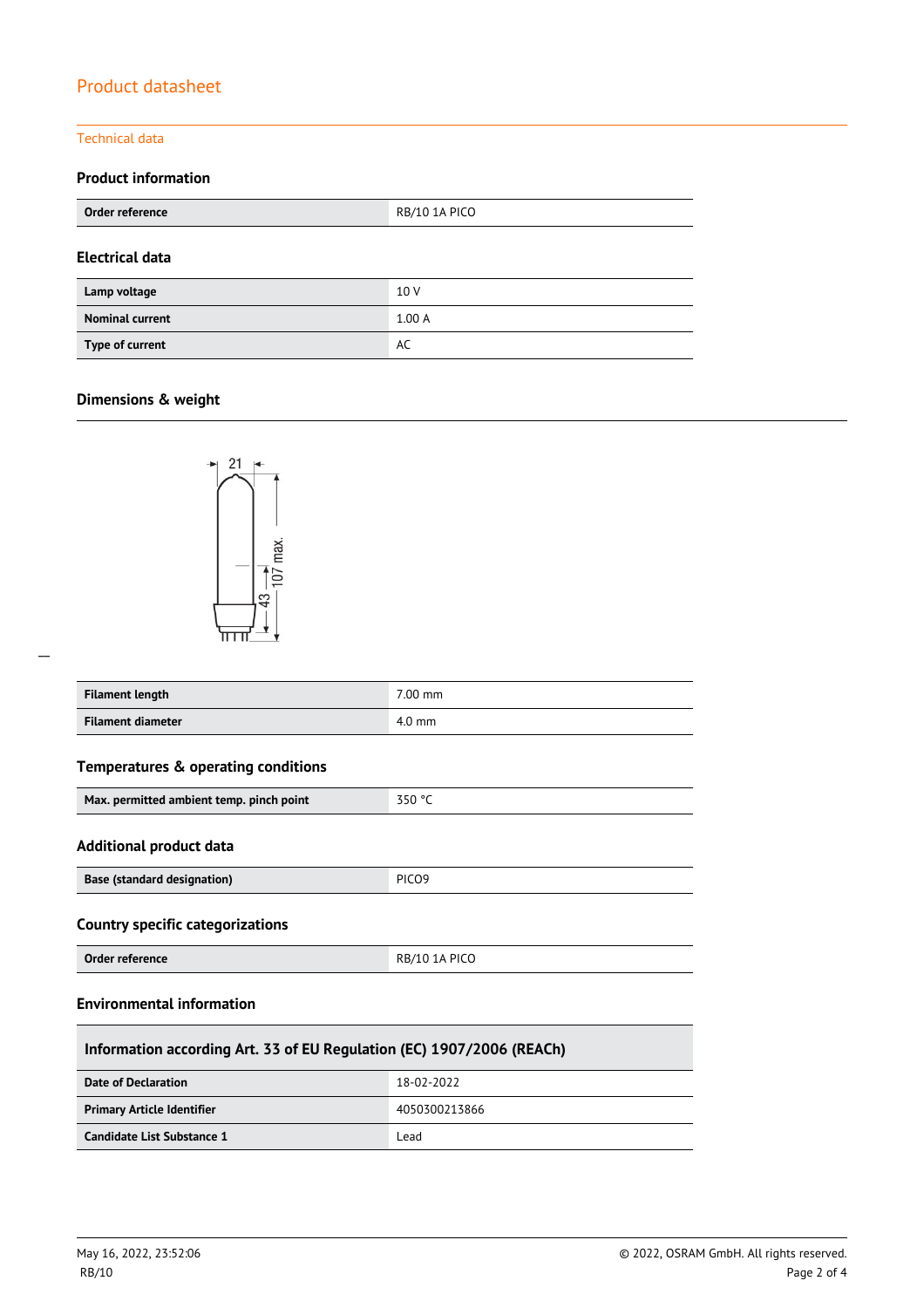| CAS No. of substance 1           | 7439-92-1                                                                                             |  |
|----------------------------------|-------------------------------------------------------------------------------------------------------|--|
| <b>Safe Use Instruction</b>      | The identification of the Candidate List substance is<br>sufficient to allow safe use of the article. |  |
| Declaration No. in SCIP database | 8D8721EF-EFA2-440A-B561-8698E25D9F5B                                                                  |  |

#### Country specific information

| <b>Product code</b> | <b>METEL code</b> | SEG-No. | STK-Number | UK Org |
|---------------------|-------------------|---------|------------|--------|
| 4050300213866       | OSRSPRB10         | -       | $\sim$     |        |
| 4050300750590       | OSRSPRB10         | -       | -          |        |